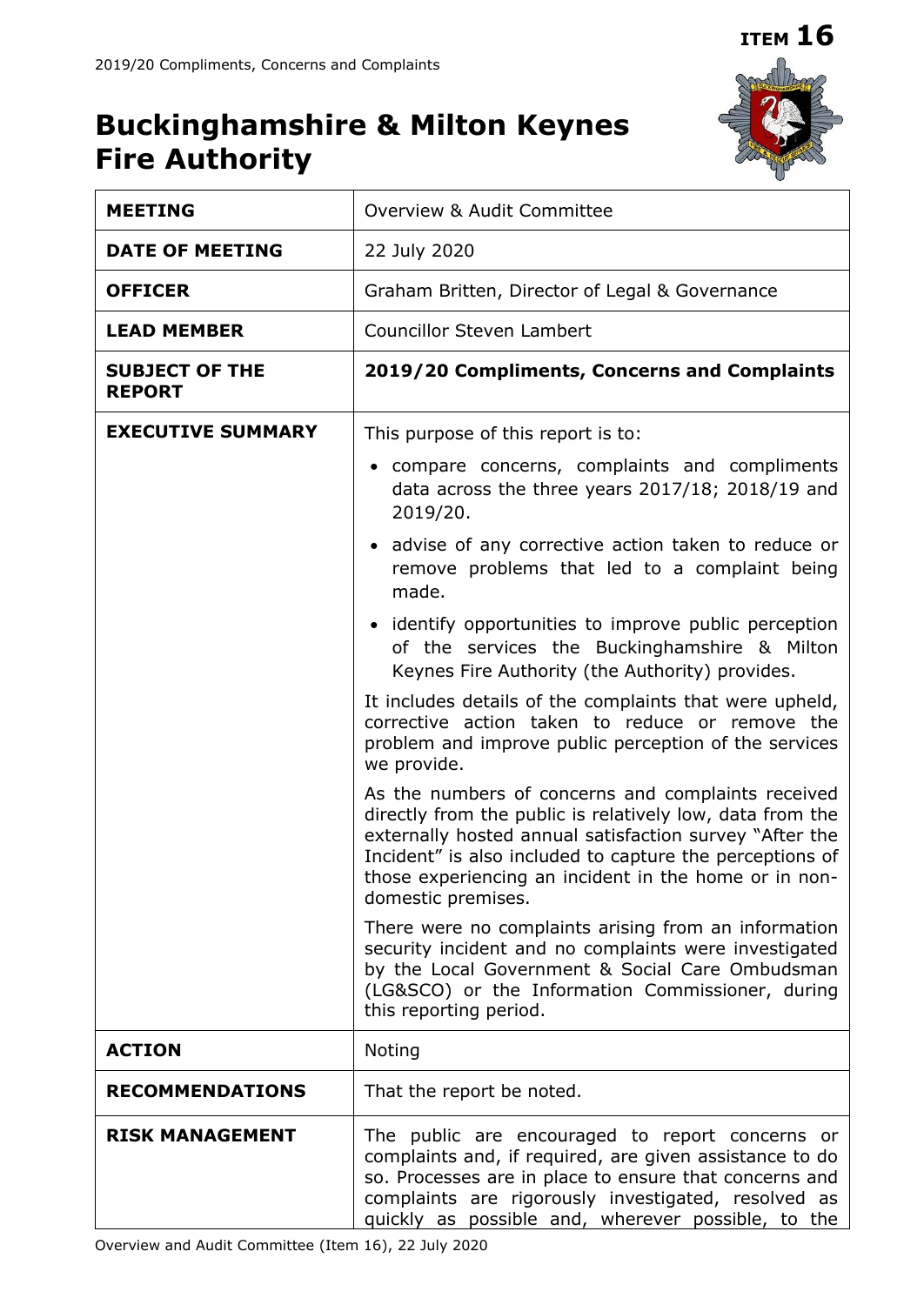|                                                                                          | satisfaction of the complainant.                                                                                                                                                                                                                                                                                                                                                                                                                                                                                                                                                                                                                                                                                                                                                                                                                                                                                     |  |  |
|------------------------------------------------------------------------------------------|----------------------------------------------------------------------------------------------------------------------------------------------------------------------------------------------------------------------------------------------------------------------------------------------------------------------------------------------------------------------------------------------------------------------------------------------------------------------------------------------------------------------------------------------------------------------------------------------------------------------------------------------------------------------------------------------------------------------------------------------------------------------------------------------------------------------------------------------------------------------------------------------------------------------|--|--|
|                                                                                          | During the complaint investigation personal data is<br>retained to enable the investigating officer to keep in<br>contact with the complainant and, in discussion with<br>the Data Protection Officer (DPO), to consider if a Data<br>Protection Impact Assessment is necessary to ensure<br>aspect of the investigations is privacy<br>that no<br>intrusive. When the investigation is complete and<br>sufficient time has passed to confirm no further action<br>is required, all personal data is removed, and the<br>anonymised data is retained to consider any patterns<br>of risk. If a complaint is upheld and actions to prevent<br>a similar incident occurring cannot be put in place<br>immediately, the need for a risk treatment will be<br>recorded in a project or department risk register and<br>may be escalated to the corporate risk register. These<br>risk registers are reviewed frequently. |  |  |
| <b>FINANCIAL</b><br><b>IMPLICATIONS</b>                                                  | Whilst there are costs associated with investigating<br>complaints, the cost associated with corrective action<br>continues to be small as issues of liability are<br>thoroughly investigated and, if appropriate, referred to<br>the Authority's insurance. Reserves are held in the<br>event of a serious incident occurring.                                                                                                                                                                                                                                                                                                                                                                                                                                                                                                                                                                                      |  |  |
| <b>LEGAL IMPLICATIONS</b>                                                                | Actual or potential legal implications are considered<br>during the investigation of a complaint. To proactively<br>avoid complaints, projects, policies, processes and<br>procedures are reviewed when changes in legislation<br>or good practice occur.                                                                                                                                                                                                                                                                                                                                                                                                                                                                                                                                                                                                                                                            |  |  |
| <b>CONSISTENCY WITH</b><br><b>THE PRINCIPLES OF</b><br>THE DUTY TO<br><b>COLLABORATE</b> | The Policing and Crime Act 2017 requires the<br>Authority to keep opportunities for collaboration with<br>the police and ambulance services under review. The<br>Authority has committed to a default position of<br>collaboration with Thames Valley Fire and Rescue<br>Authorities (FRAs) unless a clear business case favours<br>an alternative collaborative option. Complaints could<br>arise from any of a number of business projects,<br>processes or procedures. Many of these have been<br>developed in collaboration with other Fire and Rescue<br><b>Services</b><br>other<br>partner<br>agencies.<br>During<br>or<br>development and through to implementation, these<br>are risk and impact assessed to reduce incidents that<br>may lead to complaints arising.                                                                                                                                       |  |  |
| <b>HEALTH AND SAFETY</b>                                                                 | Any actual or potential health and safety issues are<br>considered during the investigation of a complaint.                                                                                                                                                                                                                                                                                                                                                                                                                                                                                                                                                                                                                                                                                                                                                                                                          |  |  |
| <b>EQUALITY AND</b><br><b>DIVERSITY</b>                                                  | Any actual or potential equality and diversity issues<br>are considered during the investigation of a complaint.                                                                                                                                                                                                                                                                                                                                                                                                                                                                                                                                                                                                                                                                                                                                                                                                     |  |  |
| <b>USE OF RESOURCES</b>                                                                  | Buckinghamshire & Milton Keynes Fire Authority is a<br>public authority, complaints against which may be<br>subject to investigation by the LG&SCO. The LG&SCO                                                                                                                                                                                                                                                                                                                                                                                                                                                                                                                                                                                                                                                                                                                                                       |  |  |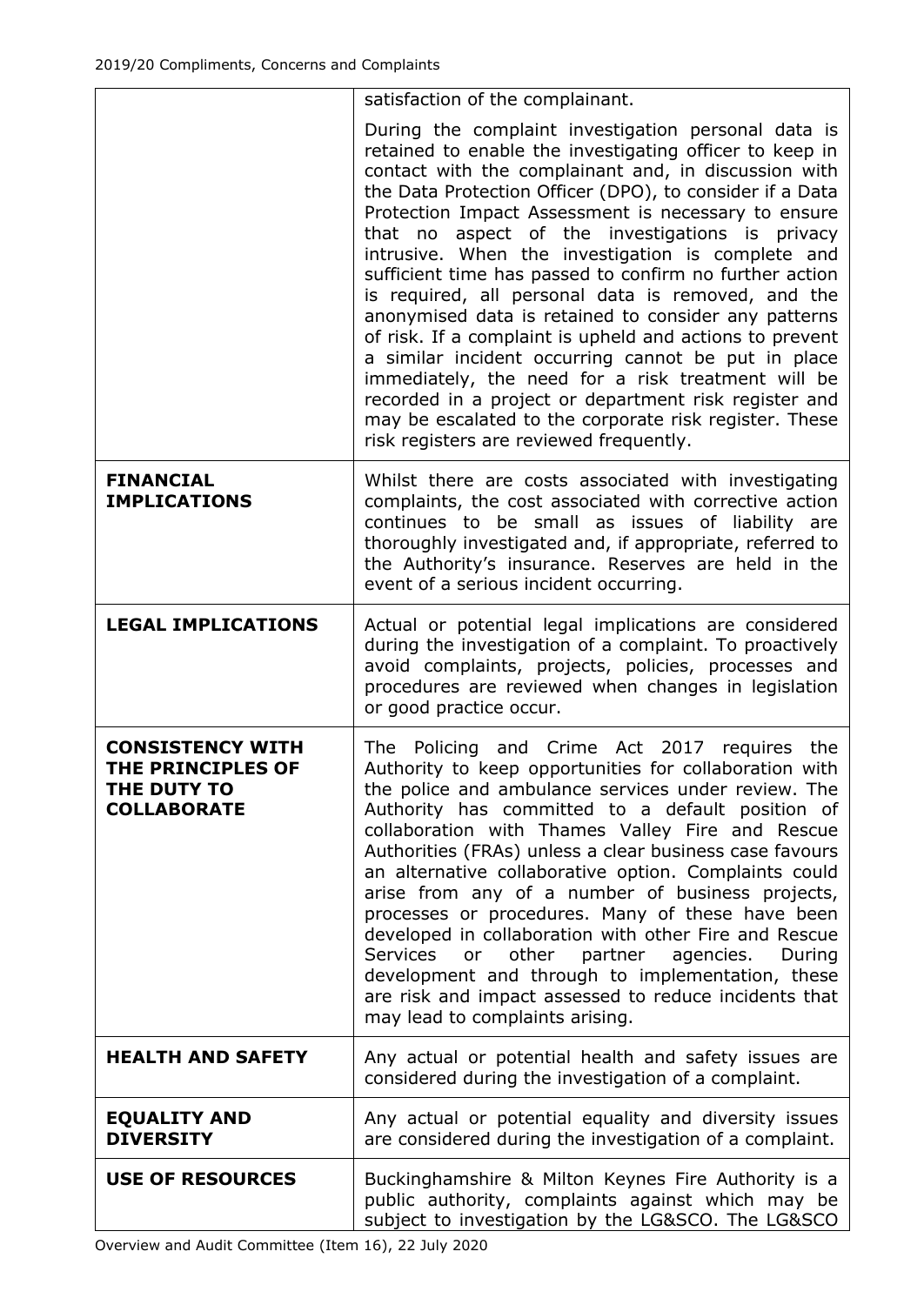|                                                            | will usually decline investigation until the public<br>authority's internal complaints procedure has been<br>exhausted. It is therefore important that there is a<br>robust complaints procedure in place that is<br>understood by the public and the Authority, so that<br>complaints do not need to be escalated. |  |
|------------------------------------------------------------|---------------------------------------------------------------------------------------------------------------------------------------------------------------------------------------------------------------------------------------------------------------------------------------------------------------------|--|
| <b>PROVENANCE SECTION</b><br>&<br><b>BACKGROUND PAPERS</b> | The last report was made to the Overview & Audit<br>committee on 17 July 2019.<br>"After the incident" report 2017/18 - 2018/19.                                                                                                                                                                                    |  |
| <b>APPENDICES</b>                                          | Appendix A Compliments, concerns and complaints<br>received 2017/18 - 2019/20                                                                                                                                                                                                                                       |  |
| <b>TIME REQUIRED</b>                                       | 5 minutes                                                                                                                                                                                                                                                                                                           |  |
| <b>REPORT ORIGINATOR</b><br><b>AND CONTACT</b>             | Gerry Barry<br>gbarry@bucksfire.gov.uk<br>01296 744442                                                                                                                                                                                                                                                              |  |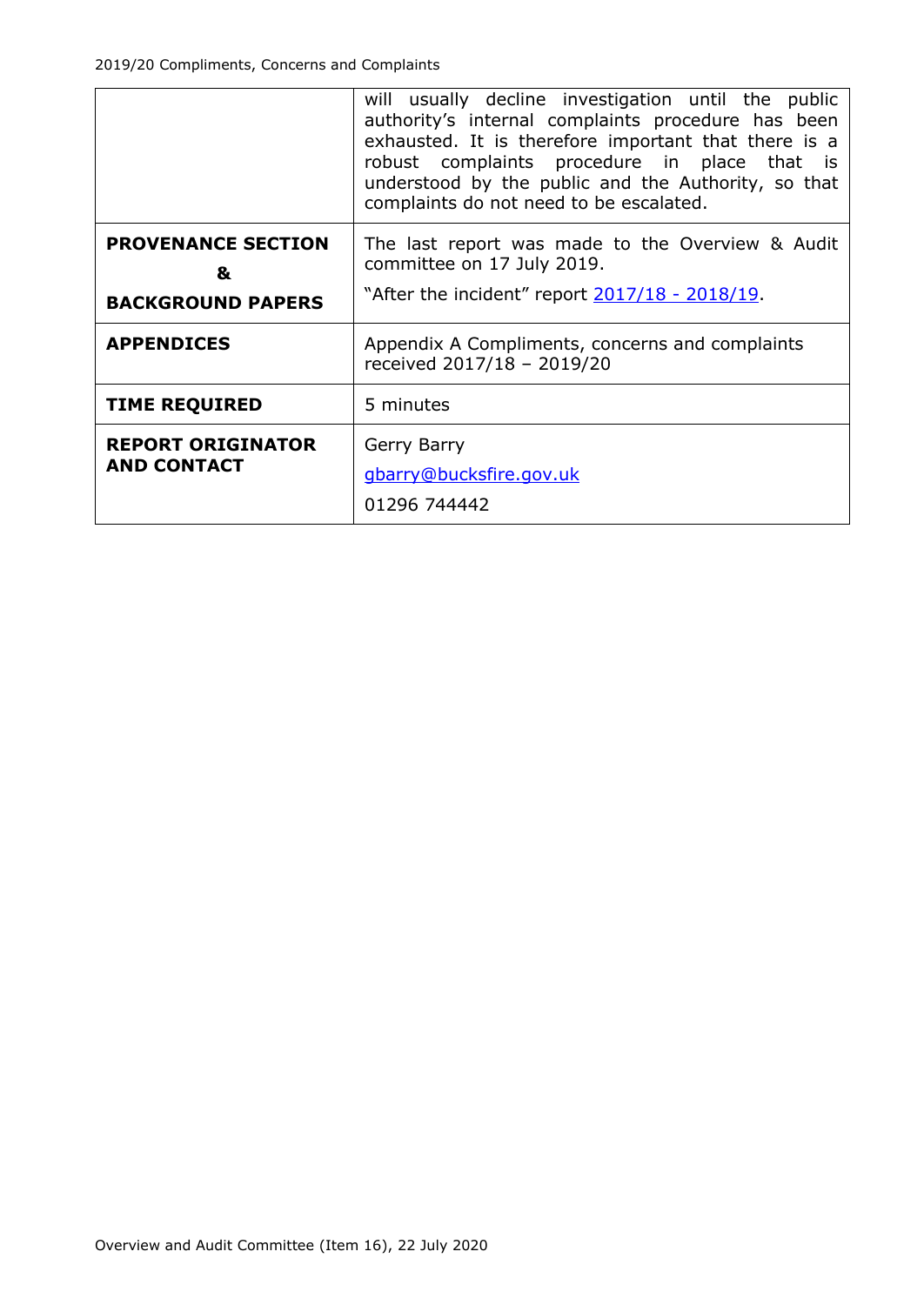## **Appendix A**

### **Compliments, concerns and complaints received 2017/18 – 2019/20**

#### *1. Purpose*

This purpose of this report is to:

- compare concerns, complaints and compliments data across the three years 2017/18; 2018/19 and 2019/20.
- advise of any corrective action taken to reduce or remove problems that led to a complaint being made.
- identify opportunities to improve public perception of the services the Authority provides.

It includes details of the complaints that were upheld, corrective action taken to reduce or remove the problem and improve public perception of the services we provide.

#### *2. Scope*

As the numbers of concerns, complaints and compliments received directly from the public is relatively low, data from the annual satisfaction survey "After the Incident" is also included, to capture the perceptions of those experiencing an incident in the home or in non-domestic premises.

#### *3. Concerns and complaints*

There were no complaints arising from an information security incident and no complaints were investigated by the Local Government & Social Care Ombudsman (LG&SCO) or the Information Commissioner, during this reporting period.

**2017/2018** 19 concerns/complaints were received. However, only three of these were upheld:

- Fire appliance going through the village with lights and sirens at 9:15 pm and woke children. This was in the run-up to Christmas and collections were being made for charity. - *Crews were reminded that the use of lights and sirens is restricted for emergency response.*
- "Bleeping" from boiler room at Haddenham. *This was caused through an electrical fault which was corrected as soon as the maintenance engineer arrived.*
- Pager messages sending updates after an incident has been "stood down" disturbing the family sleep. - *This has been corrected with the move from pagers to the new mobilising App.*

**2018/2019** The numbers of complaints/concerns decreased to 16, six of which were upheld: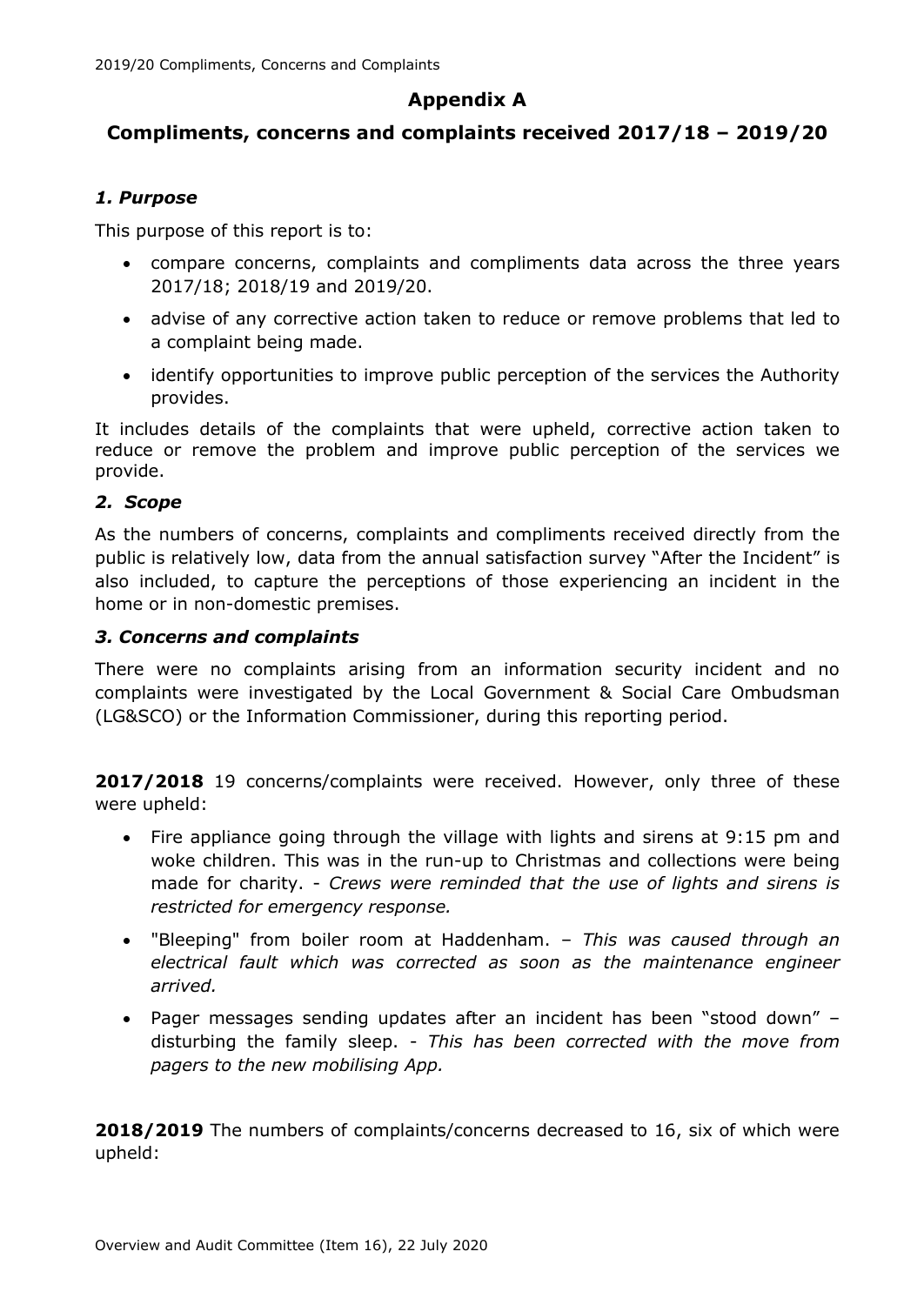- During training dirty water from a hose was sprayed onto a neighbour's window. – *Crews were advised to be cautious in considering wind direction when using water hoses in exercises.*
- Someone walked on a freshly painted fire hydrant and got paint on their shoes. - *This is an ongoing problem where it is unsafe to put anything around the painted area and, in most instances, the paint has dried before the technician has left.*
- The report of an incident, on the "latest incidents" on the website, was considered inaccurate. – *The householders felt that the incident was misreported and a correction was made.*
- An Authority driver pulled out into the path of a car. *– The driver was distracted and admitted liability. The driver was referred for refresher training.*
- The reporting of an arson finding with regard to a vehicle fire was delayed. *The incident commander did not notify the change in incident cause. As a consequence, Thames Valley Police did not allocate a crime number immediately. The procedures have been reviewed to ensure that the correct actions are taken as soon as possible.*
- The message explaining that the switchboard was closed over Christmas did not function. – *The message had been checked and was thought to be working. Additional checks will be made in future.*

**2019/2020** There were 17, concerns/ complaints five of which were upheld:

- Inappropriate use of social media which could be seen as bringing the Authority into disrepute. – *All employees reminded that social media cannot be used to present personal views whilst representing the Authority.*
- An Authority employee driving a badged vehicle was seen speaking on a mobile phone whilst driving. *– This was referred as a disciplinary investigation.*
- An officer failed to attend an appointment for a fire and wellness visit *– Officer*  fell sick and we were unable to make contact to advise the resident and *reschedule the appointment.*
- A complainant stated that a uniformed firefighter approached him at his place of work and threatened him. *– This was found to be a family dispute. However, as the firefighter was in uniform, this was referred as a disciplinary investigation.*
- Following a visit by our contractors coming to collect scrapped vehicles, it was found that batteries had been put in the wrong place resulting in "sparking" which could have resulted in a fire. *– The procedure had changed under a new contract and the extant procedural document did not reflect this. This procedure has since been rewritten.*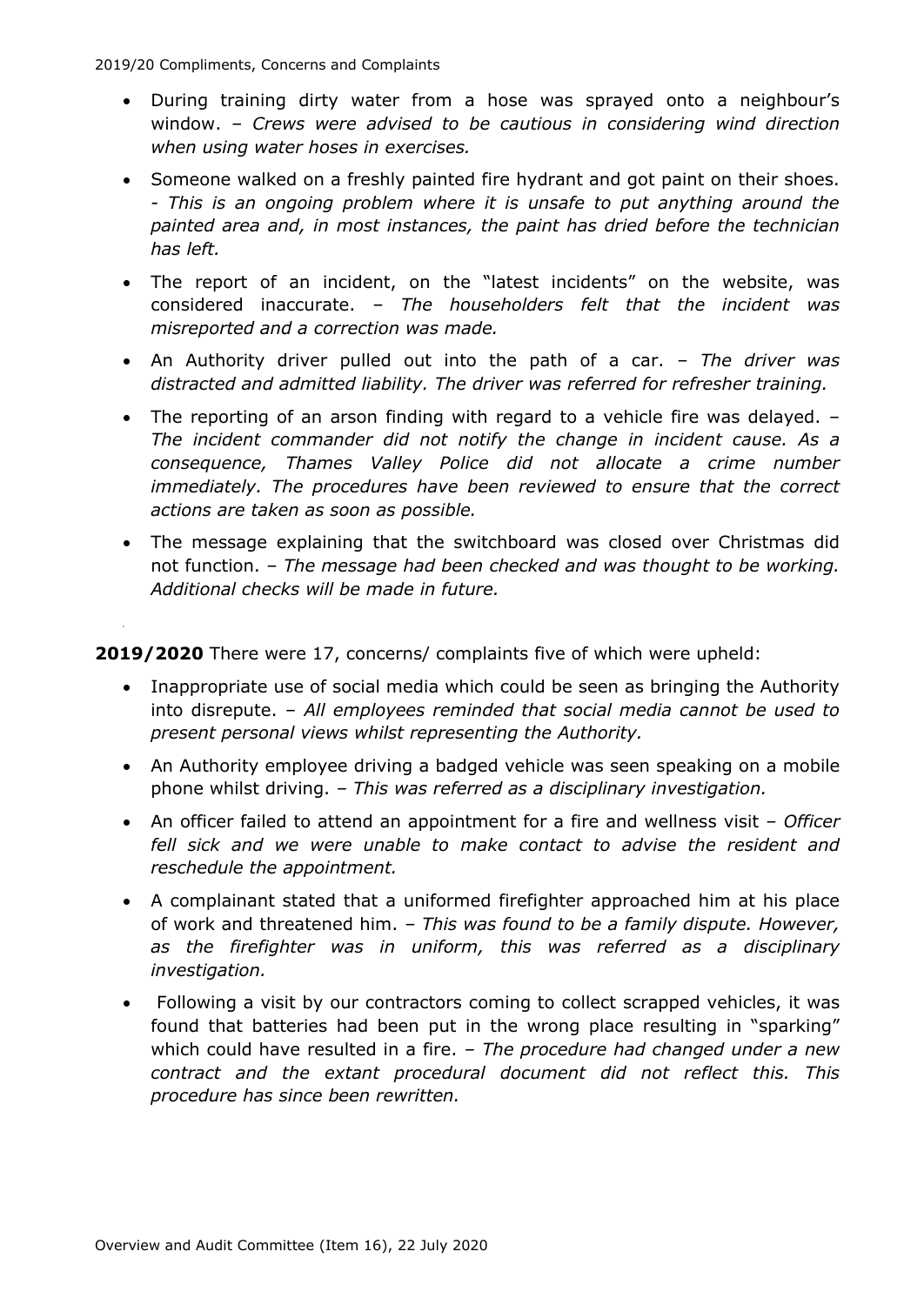

## *4. Compliments*

There has been a steep increase in compliments received in the number of compliments received since 2017/18.

Chart 2 Compliments 2017/18 – 2019/20



This may not be indicative of a pattern emerging as in previous years there had been a decline in compliments received (18 in 2015/16). In 2016/17 we saw an increase to 27 which dropped to nine in 2017/18. With the increase in electronic communication compliments can arrive through a wide number of media and it is thought that not all are captured and fed into the central register.

#### **5. After the incident - Customer satisfaction report 2017/18 - 2019/20**

The Authority continues to subscribe to the annual confidential survey which measures the satisfaction of members of the public who have experienced an incident in the home or in a non-domestic dwelling. The questionnaires are returned to an independent social research practice<sup>1</sup> who analyse the returns and publish the results annually. These surveys have been a good indication of how well the community is

Overview and Audit Committee (Item 16), 22 July 2020

<sup>&</sup>lt;sup>1</sup> <https://www.ors.org.uk/>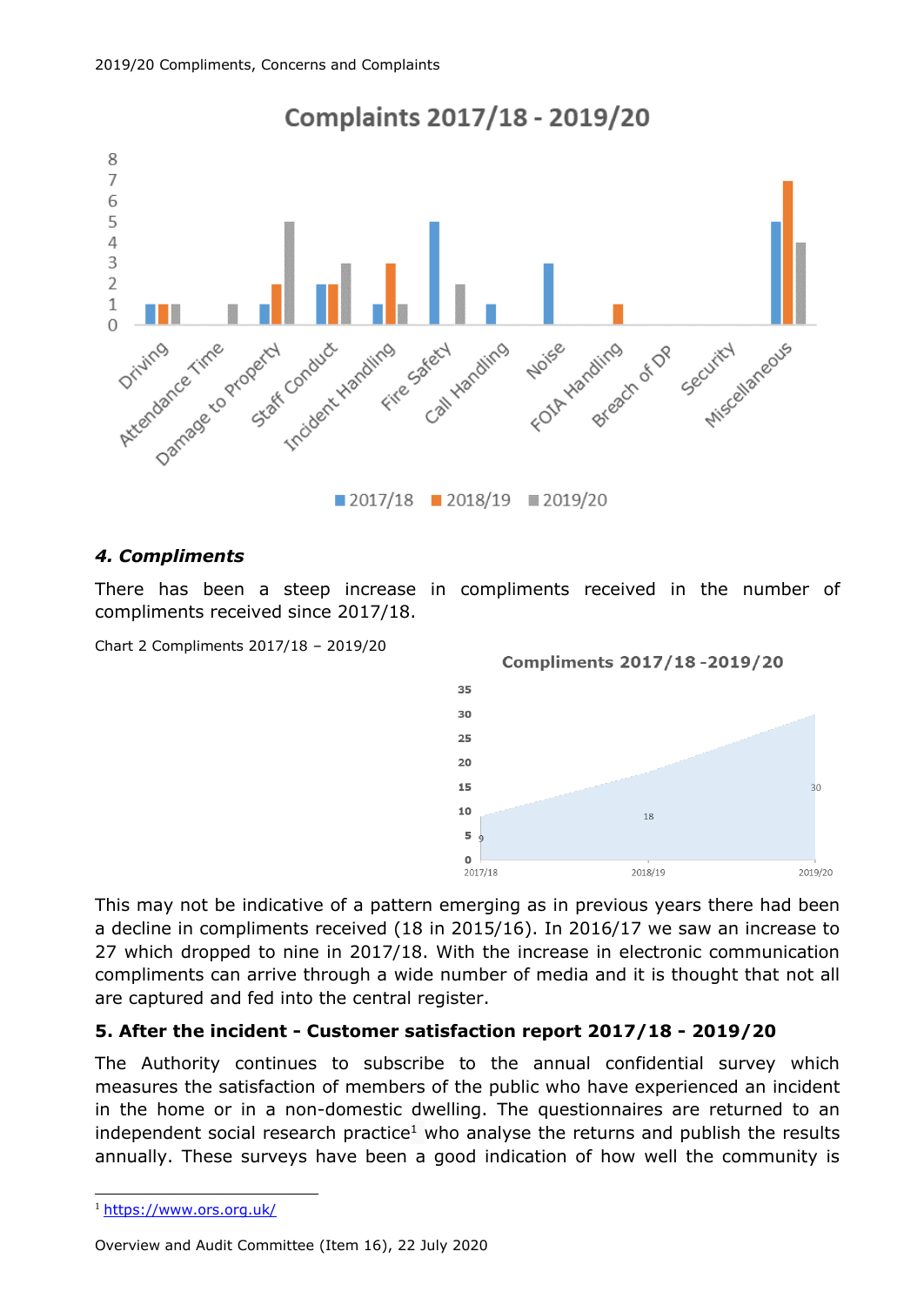served when an incident occurs, and a useful supplement to the compliments, concerns and complaints, received from other sources, to provide a broader range of feedback.

The decline in receipts of survey documents from to 2017/18 was owing to the halt in survey document distribution for six months whilst work to implement a new computer system was undertaken.

In 2019/20 no survey documents were distributed in the last two weeks of March when employees began to work from home.

| <b>Domestic</b>                       | 2017/18 | 2018/19 | 2019/20 |
|---------------------------------------|---------|---------|---------|
| Respondents                           | 148     | 52      | 143     |
| Very Satisfied                        | 89%     | 92%     | 97%     |
| <b>Fairly Satisfied</b>               | 6%      | 6%      | 2%      |
| Neither Satisfied nor<br>Dissatisfied | $\ast$  | $\ast$  | $1\%$   |
| Total:                                | 96%     | 98%     | 100%    |

Table 1 Domestic incidents 2017/18 – 2019/20

\* Not captured in previous years.

The bulleted list below are comments submitted by people completing the survey of incidents in the home.

- Really appreciate their help
- So pleased it was quick to arrive
- They were brilliant really helpful and reassuring
- They were with me within eight minutes, which was incredible. (It felt like a very long eight minutes however).
- Took longer but appreciate we are very rural.

| <b>Non-Domestic</b>     | 2017/18 | 2018/19 | 2019/20 |
|-------------------------|---------|---------|---------|
| Respondents             | 160     | 64      | 131     |
| Very Satisfied          | 94%     | 90%     | 91%     |
| <b>Fairly Satisfied</b> | 6%      | 10%     | 9%      |
| Very Dissatisfied       | $\ast$  | $\ast$  | $1\%$   |
| Total:                  | 100%    | 100%    | 101%    |

Table 2 Nondomestic incidents 2017/18 – 2019/20

\* Not captured in previous years.

\*\* 101 per cent due to rounding.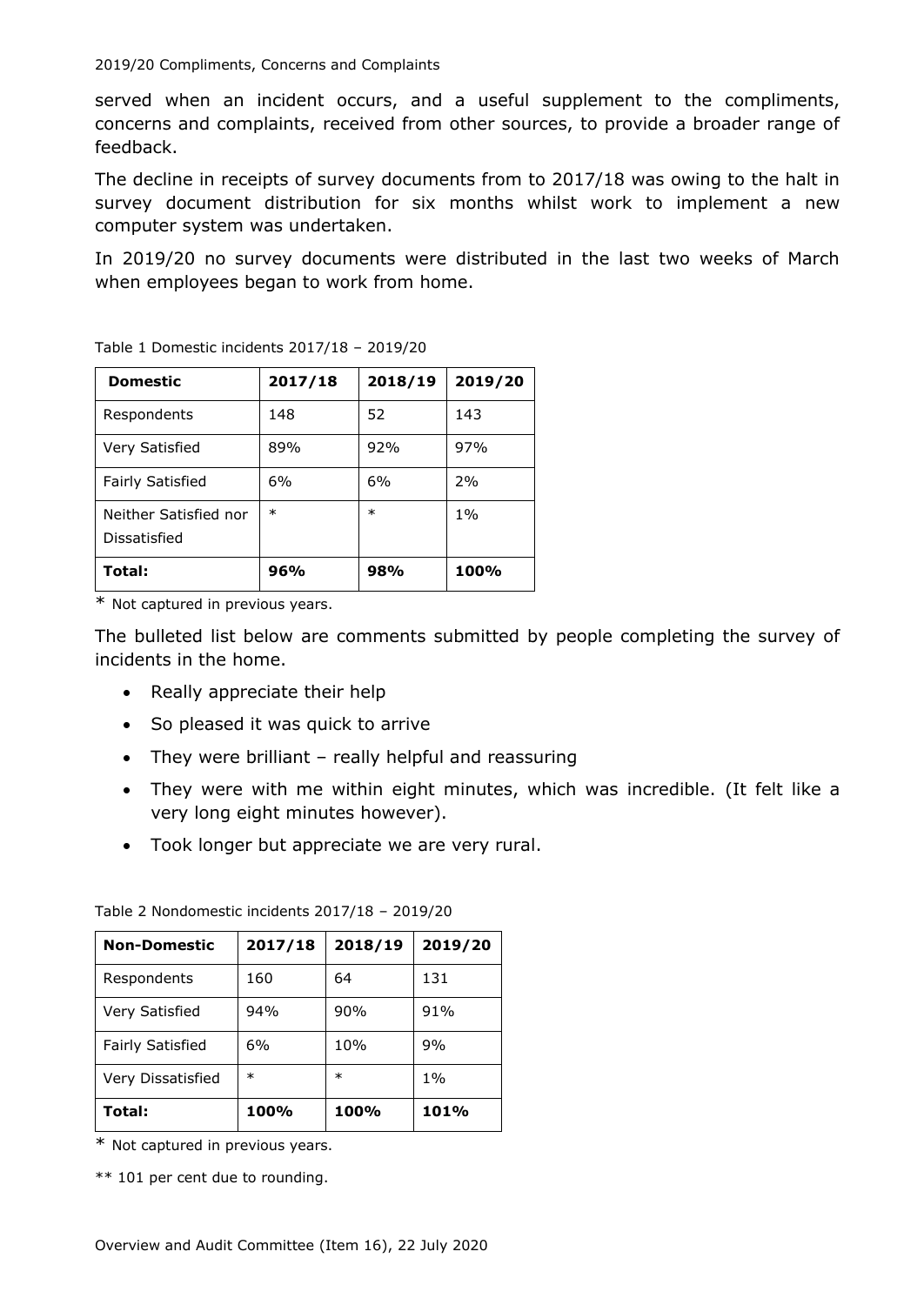The bulleted list below are comments submitted by people completing the survey of incidents in non-domestic properties.

- all as expected from a great service.
- all very quick and efficient.
- always helpful to the staff, friendly and approachable.
- arrived promptly and informative.
- arrived quickly.
- assisted to identify the location of where the fire alarm was coming from as the building work was going on and all the rooms were locked.
- call out was due to malicious activation of a call point. FRS were very understanding and gave good advice on how to try and minimise any future incidents.
- calming, took over and very supportive.
- clear communication, efficient and thorough.
- communication and swift view of alarm area.
- communication. patient.
- effective service.
- efficient and informative.
- efficient service and arrived speedily as expected and acted as expected.
- ensure safety, whereabouts of everyone. advising on actions.
- ensure the building was clear and incident was dealt with quickly.
- everything from start to finish was done quickly and professionally and noone rushed off from the scene until they were happy.
- everything was great
- friendly and helpful, couldn't do enough for me.
- FRS team were quick, efficient and understanding of the circumstance of a false alarm. ensure the alarm was safely reset and enabled before leaving the premises.
- good communication, calming influence.
- made sure residents who were in apartment felt safe and advised them to keep drinking water, and if they got any chest pains go to the hospital.
- polite and explained everything in detail.
- polite and helpful. identified the sensor that had been triggered immediately.
- polite given it was a false alarm, also informative as told us power would be back on soon after power cut.